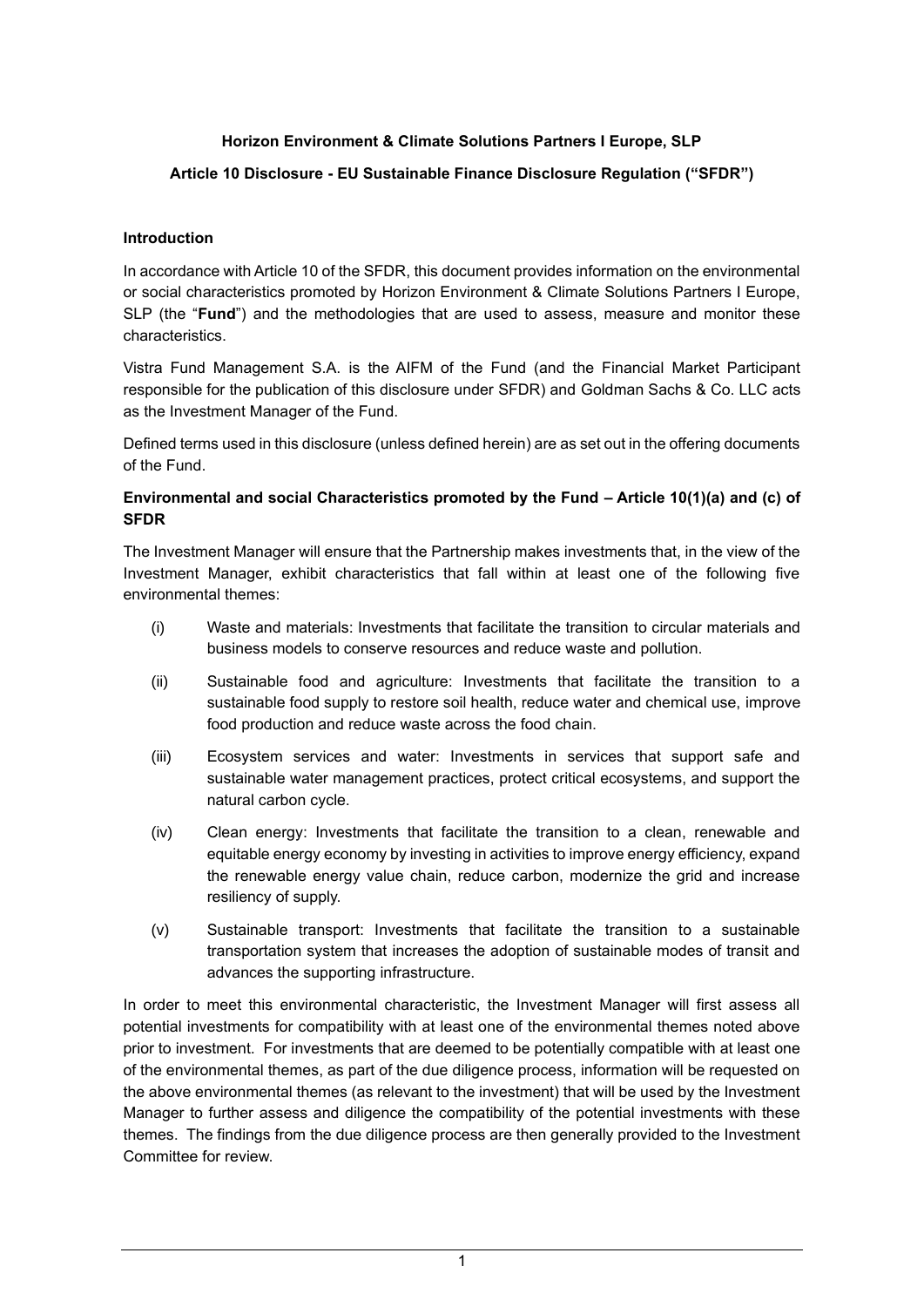The Investment Manager will use KPIs and other metrics to monitor investments for their continued compatibility with, and improvement against, the selected theme(s) and will also engage with portfolio company management and / or relevant advisors to help improve the investment's performance across all five environmental themes noted above (to the extent these are considered as being central to the business). If the Investment Manager considers that any investments no longer adhere to its environmental criteria, it will take appropriate remedial steps which may include (without limitation) engaging with management, enhanced monitoring, appointing consultants and / or putting in place a remediation plan.

### **Methodologies used to assess, measure and monitor the Fund's environmental and social characteristics**

The Investment Manager will use KPIs and other metrics to assess and monitor the performance of the Fund's investments against the environmental themes noted above that the Investment Manager considers to be material to each investment. These KPIs will include:

- waste and materials levels of waste, hazardous waste and pollution.
- sustainable food and agriculture water and chemical use reduction levels, greenhouse gas emissions reduction levels and acres of land impacted;
- ecosystem services and water levels of water consumption and protection, greenhouse gas emissions reduced, carbon sequestered and acres of land impacted;
- clean energy: greenhouse gas emissions avoided, energy reduction, energy consumption and renewable energy generation levels; and
- sustainable transport: levels of greenhouse gas emissions reductions, adoption of electric vehicles and number of electric vehicles sold.

The Investment Manager will set benchmarks, targets and remediation plans for each investment (as appropriate) for the relevant environmental theme(s). The investment's progress against those environmental factors will then be monitored and assessed accordingly.

The data sources used by the Investment Manager include ESG vendors, industry data sources, ESG consultants, target companies as well as the Investment Manager's internal proprietary analysis.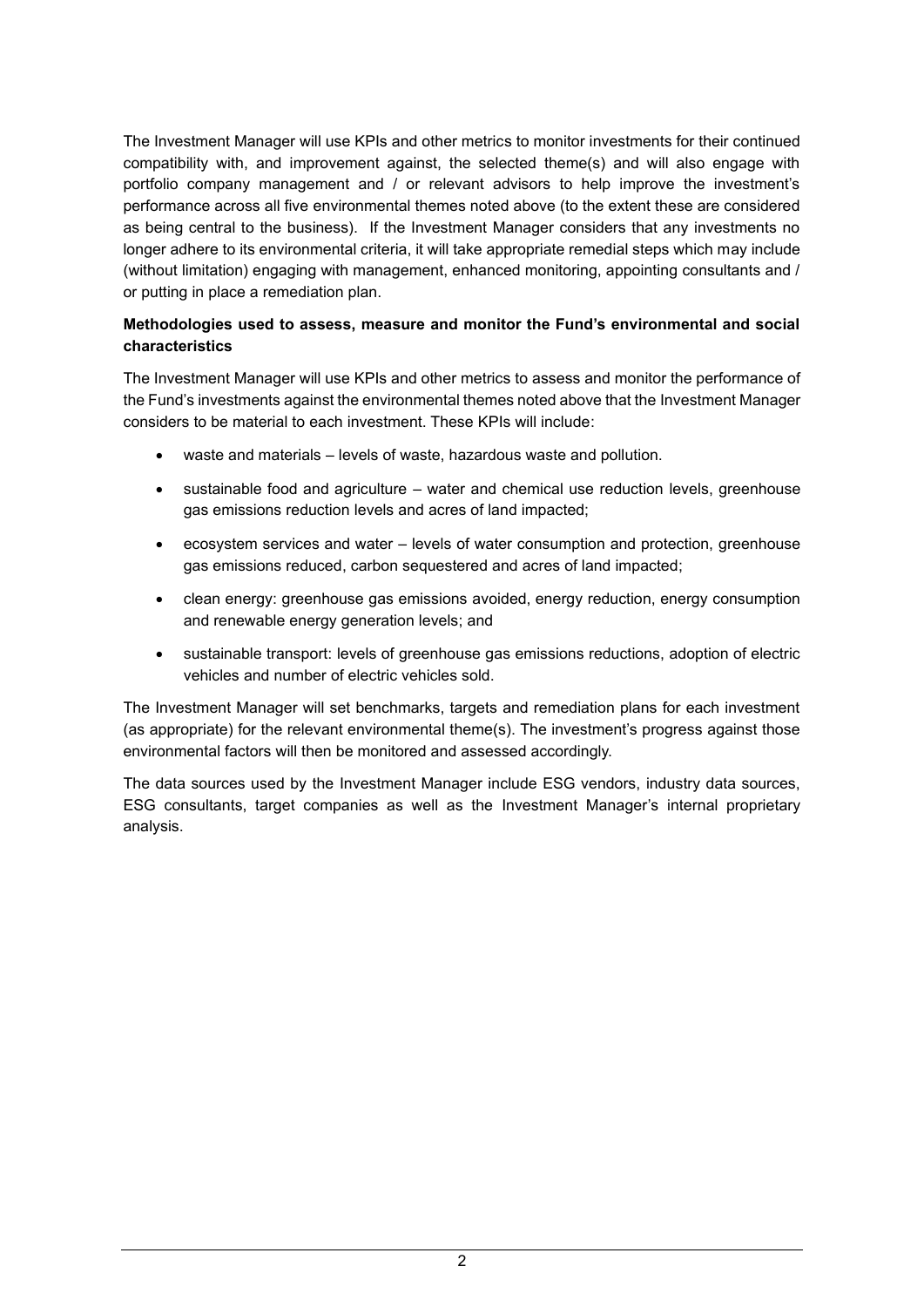### **West Street European Infrastructure Partners IV, SLP**

### **Article 10 Disclosure – EU Sustainable Finance Disclosure Regulation ("SFDR")**

#### **Introduction**

In accordance with Article 10 of the SFDR, this document provides information on the environmental or social characteristics promoted by West Street European Infrastructure Partners IV, SLP (the "**Fund**") and the methodologies that are used to assess, measure and monitor these characteristics.

Vistra Fund Management S.A. is the AIFM of the Fund (and the Financial Market Participant responsible for the publication of this disclosure under SFDR) and Goldman Sachs & Co. LLC acts as the Investment Adviser of the Fund.

Defined terms used in this disclosure (unless defined herein) are as set out in the offering documents of the Fund.

### **Environmental and social Characteristics promoted by the Fund – Article 10(1)(a) and (c) of SFDR**

The Fund promotes environmental and social characteristics by generally seeking investments in infrastructure companies that the Investment Manager considers perform well on, or have the potential to improve on, certain environmental, social and governance ("ESG") factors, and the Investment Manager will endeavor to improve the performance of infrastructure companies within the Fund on material ESG factors.

In order to meet these environmental and social characteristics, the Investment Manager will due diligence and evaluate all potential infrastructure opportunities on their existing and potential ESG capabilities and conduct a materiality assessment to identify the ESG factors that should be prioritized for improvement. The findings from this review are then generally provided to the Infrastructure Investment Committee for review and consideration.

The Investment Manager will carry out a post-closing review of each investment, followed by a postclosing action plan setting out a multi-year program to improve the performance of the relevant opportunity on ESG factors that the Investment Manager has assessed as being material. The Investment Manager will look to implement a combination of incremental improvements, strategic changes and/or sustainability growth initiatives (depending on the nature as well as existing and potential ESG capabilities of the relevant infrastructure opportunity). The ESG factors that the Investment Manager will generally look to prioritize in its selection and improvement of infrastructure opportunities across material ESG issues include the following:

- environmental reduction of greenhouse gas emissions and non-renewable energy consumption (as a % of total energy consumption) of infrastructure investments within the portfolio;
- social improving the availability of education and training for employees, reducing the number of fatalities and injuries of individuals working on infrastructure projects sponsored or financed by the Fund and increasing the representation of women and minority groups in management; and
- governance enhancing the conduct policies and procedures of infrastructure companies, including in relation to anti-corruption, anti-bribery, conflicts of interest, and whistle-blowing and increasing the representation of women and minority groups in board-level positions.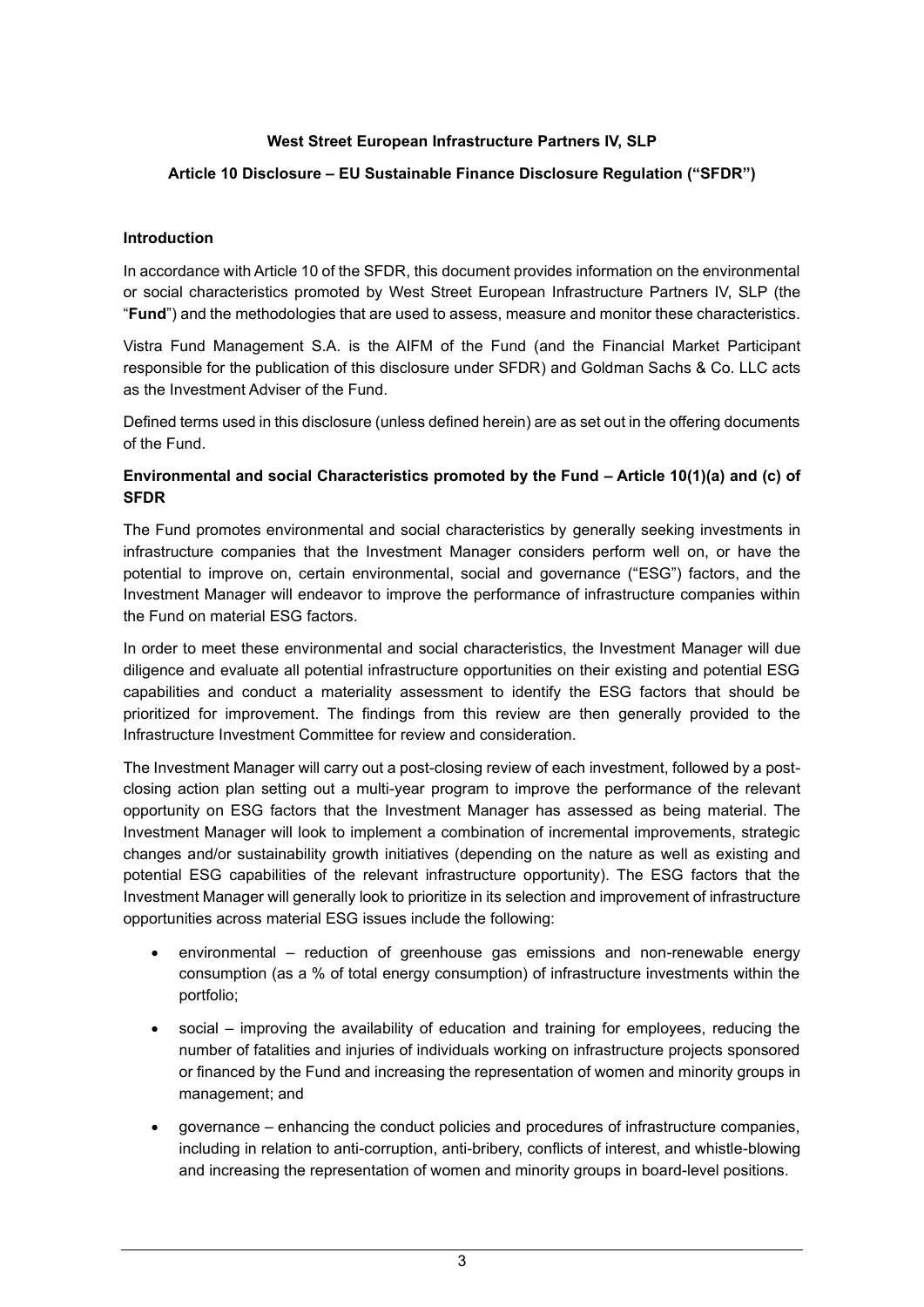The Investment Manager will use key performance indicators ("KPIs") and other metrics to monitor investments on their continued compatibility with, and improvement against, material ESG factors. If the Investment Manager considers that an investment no longer adheres to the ESG criteria set by the Investment Manager or is not improving (or is unlikely to improve) on the material ESG factor(s) identified by the Investment Manager for improvement, the Investment Manager will take appropriate remedial steps which may include (without limitation) engaging with management, enhanced monitoring, appointing external consultants and/or putting in place a remediation plan. If, because of unforeseen circumstances, the greenhouse gas emissions and non-renewable energy consumption levels of infrastructure assets or the Fund overall do not improve in accordance with the action plan implemented by the Investment Manager, the Fund may on a short term and exceptional basis, purchase carbon credits, offsets, allowances or other similar environmental instruments with a view to neutralizing the investment or Fund's emissions in this regard.

In addition, the Fund will not, without the consent of the Limited Partner Advisory Committee, invest in businesses that the Investment Manager considers are primarily engaged in or generate significant revenues from activities such as deep sea drilling, transport of crude oil (by waterborne vessel) or uranium, coal-fired power generation, mountaintop removal mining, illegal logging, conversion and/or degradation of critical natural habitats, illegal labor or human trafficking, pornography and civilian firearms. The Investment Manager will use a combination of industry and vendor sourced data, consultants as well as its own due diligence findings and proprietary analysis in order to determine whether a business breaches these exclusions. The Investment Manager in its sole discretion may periodically update its exclusionary process, amend the type of activities that are excluded for investment or revise the thresholds applicable to any such activities.

### **Methodologies used to assess, measure and monitor the Fund's environmental and social characteristics**

The Investment Manager will use KPIs and other metrics to assess and monitor the performance of the Fund's investments against the ESG factors the Investment Manager considers to be material to each investment. These KPIs will include:

- environmental factors greenhouse gas emissions, hazardous waste, energy consumption, water consumption and renewable energy generation levels of each infrastructure business;
- social statistics on gender and racial diversity, provision and right to continuing education and number of full time versus contract workers as well as the company's approach towards workers' rights and union representation; and
- governance the existence and implementation of policies and procedures regarding corruption, bribery, conflicts of interest, fraud, money laundering and whistle-blowing, evidence of appropriate suppliers and history of ESG litigation / incidents.

As noted above, the Investment Manager will implement a multi-year program for each investment (post-closing), setting benchmarks, targets and remediation plans for each investment. The investment's progress on the relevant ESG factors will be monitored and assessed accordingly.

Additionally, the exclusionary ESG criteria noted above, will be applied based on the Investment Manager's analysis and assessment of the primary business activities and revenues of potential infrastructure investments, and in accordance with thresholds set by the Investment Manager.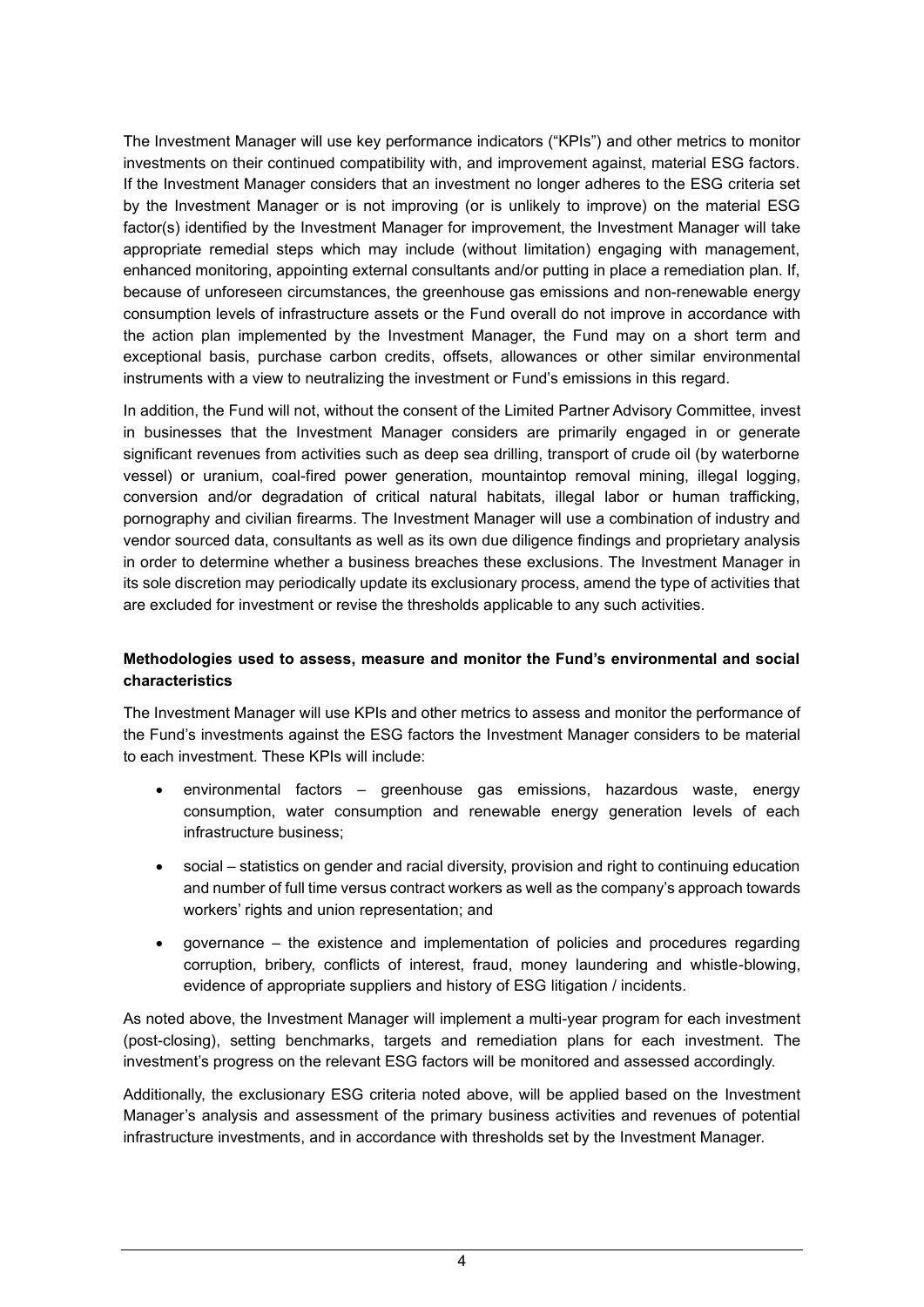The data sources used by the Investment Manager include ESG vendors, industry data sources, ESG consultants, target companies as well as the Investment Manager's internal proprietary analysis.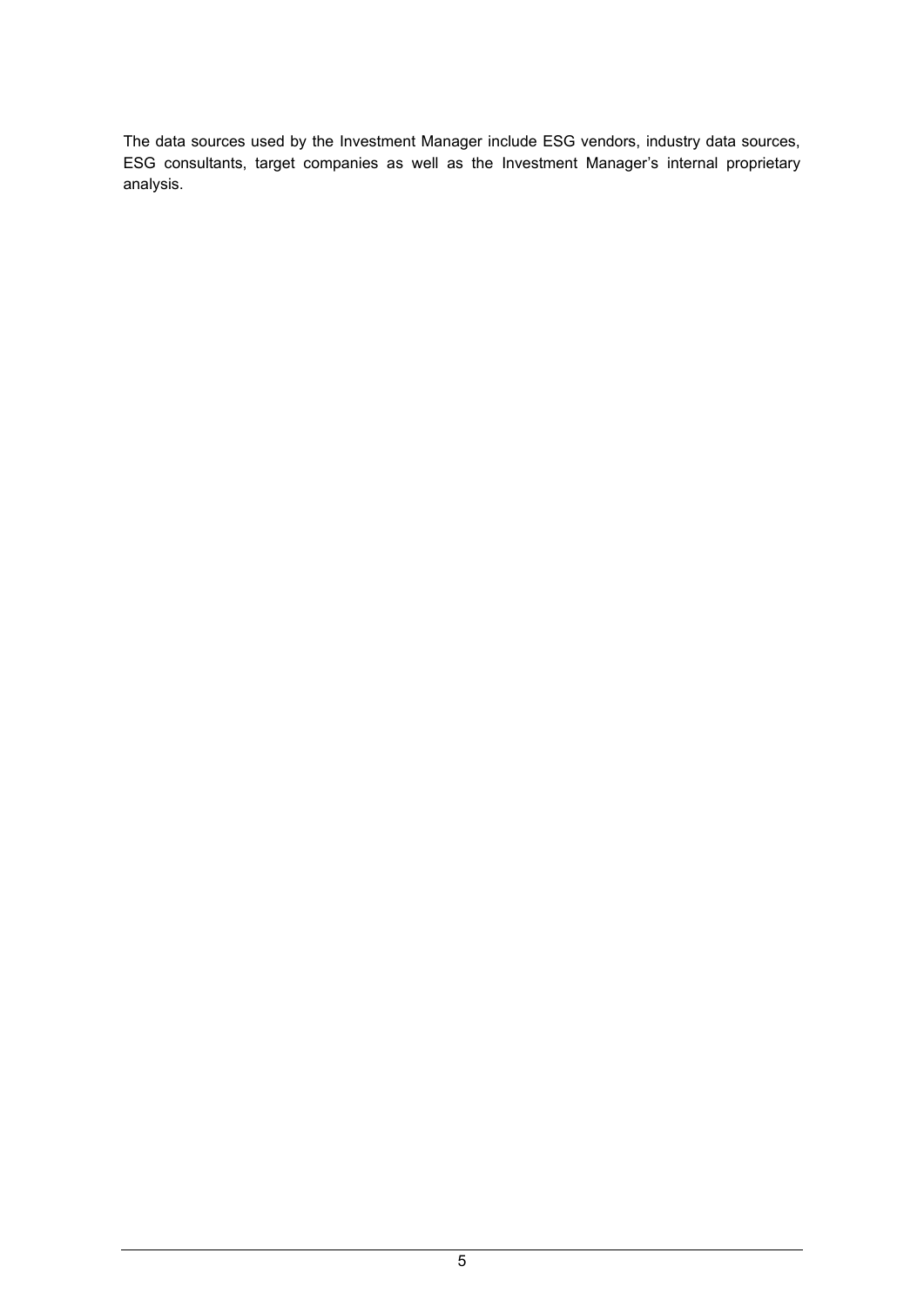## **Goldman Sachs Asset Management Private Credit fund – Art. 10 website disclosure wording (Mezz Partners VIII)**

This document provides information on the environmental / social characteristics promoted by GS Mezzanine Partners VIII (the "**Fund**") and the methodologies that are used to assess, measure and monitor these characteristics.

Vistra Fund Management S.A. is the AIFM of the Fund (and the Financial Market Participant responsible for the publication of this disclosure under SFDR) and Goldman Sachs & Co. LLC acts as the Investment Adviser of the Fund.

Defined terms used in this disclosure (unless defined herein) are as set out in the offering documents of the Fund.

### **Summary**

The Partnership promotes environmental and social characteristics by seeking to (i) lend to investee companies ("**Borrowers**") or (ii) invest in debt instruments, instruments with an equity component, equity instruments and other similar types of instruments issued by investee companies ("**Issuers**", together with the Borrowers, "**Investee Companies**") (together "**Private Credit Investments**") that:

- the Investment Manager considers:
	- o already score well on certain environmental, social and governance ("**ESG**") criteria assessed using its internal scoring process ("**ESG Profile**"); and/or
	- $\circ$  the Investment Manager believes have the potential to achieve a good ESG score (as determined by the ESG Profile), and
- comply with screening criteria / do not fall within certain excluded sectors (as described below).

To determine whether an investment opportunity complies with the above criteria, the Investment Manager will conduct due diligence on all potential Investee Companies to determine their ESG score and scope for improvement through the ESG Profile (on which more detail is given below). Further, the ongoing performance of Investee Companies' ESG scores under the ESG Profile will be monitored (as described further below).

After investing, the Investment Manager will use data collected under the ESG Profile to engage with Investee Companies (and their sponsors/owners as applicable) on a periodic basis, with the aim of encouraging and supporting them to maintain and/or improve their ESG performance.

The Partnership will track and disclose the arithmetic average ESG score of the Investee Companies (and provide additional information if the methodology, categories and/or criteria underlying the ESG score has changed), as further described below.

### **1 Environmental or social characteristics of the financial product**

The Partnership promotes environmental and social characteristics by seeking to make Private Credit Investments in Investee Companies that:

• the Investment Manager considers: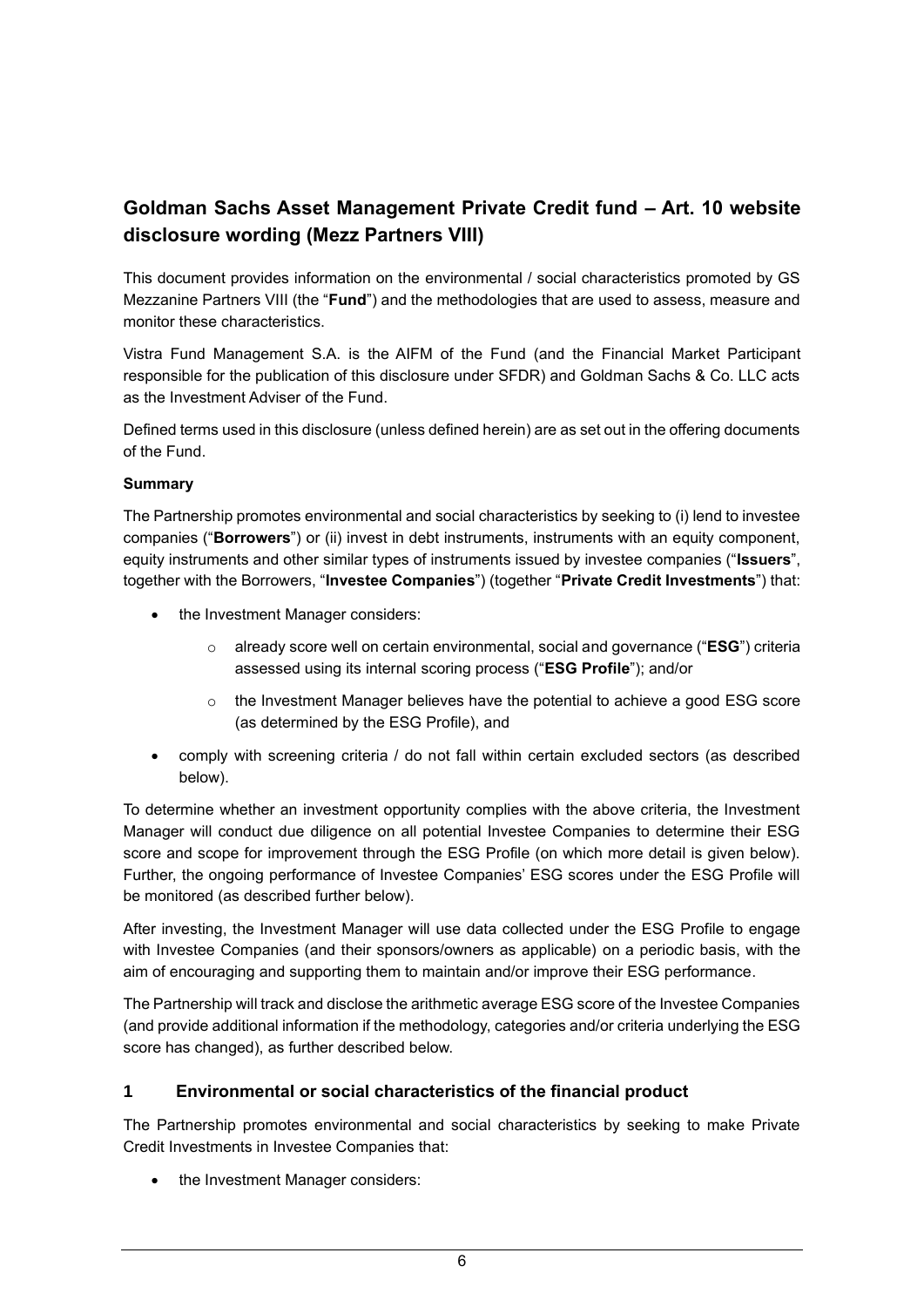- o already score well on certain ESG criteria assessed using ESG Profile; and/or
- $\circ$  the Investment Manager believes have the potential to achieve a good ESG score (as determined by the ESG Profile), and
- comply with screening criteria / do not fall within certain excluded sectors (as described below).

After investing, the Investment Manager will use data collected under the ESG Profile to engage with Investee Companies (and their sponsors/owners as applicable) on a periodic basis, with the aim of encouraging and supporting them to maintain and/or improve their ESG performance (to the extent possible by also leveraging relevant ESG capabilities that exist within the broader Goldman Sachs Asset Management Division ("**GS AMD**") and also within other parts of Goldman Sachs).

When selecting and managing Private Credit Investments, the Partnership will not make Private Credit Investments in Investee Companies that manufacture assault weapons, bump stocks or highcapacity magazines, other than where the sole intended end user is any U.S. federal, state or local governmental agency.

The Partnership will also not make Private Credit Investments in Investee Companies where the specified use of proceeds of such investments will directly support:

- deep sea drilling;
- owning or operating oil tankers;
- underground mining;
- transport of crude oil by water;
- transport of uranium;
- coal fired power generation;
- thermal coal mining development or any mountaintop removal mining;
- upstream arctic oil exploration or development;
- forestry / palm oil; or
- projects that would endanger protected environmental areas, environmental law or human rights.

### **2 Investment strategy**

As noted above, the Partnership seeks to use data collected under the ESG Profile to assess, monitor and engage with Investee Companies on their ESG efforts.

To support this approach, the Investment Manager will carry out an initial review of investment opportunities in its pipeline, evaluating their existing ESG strategy and initiatives, as well as the fundamental economic merits of the opportunity. Any companies operating in certain sectors or not complying with certain ESG screening criteria will be excluded. The ESG score of potential Investee Companies will be calculated as part of the due diligence process, and the potential for improvement of the ESG score of potential Investee Companies which do not already achieve a good score will be assessed. These calculations and assessments will form part of the materials considered by the Investment Committee. As noted above, the Partnership will only invest in Investee Companies that already have a good ESG score under the ESG Profile, or that the Investment Manager believes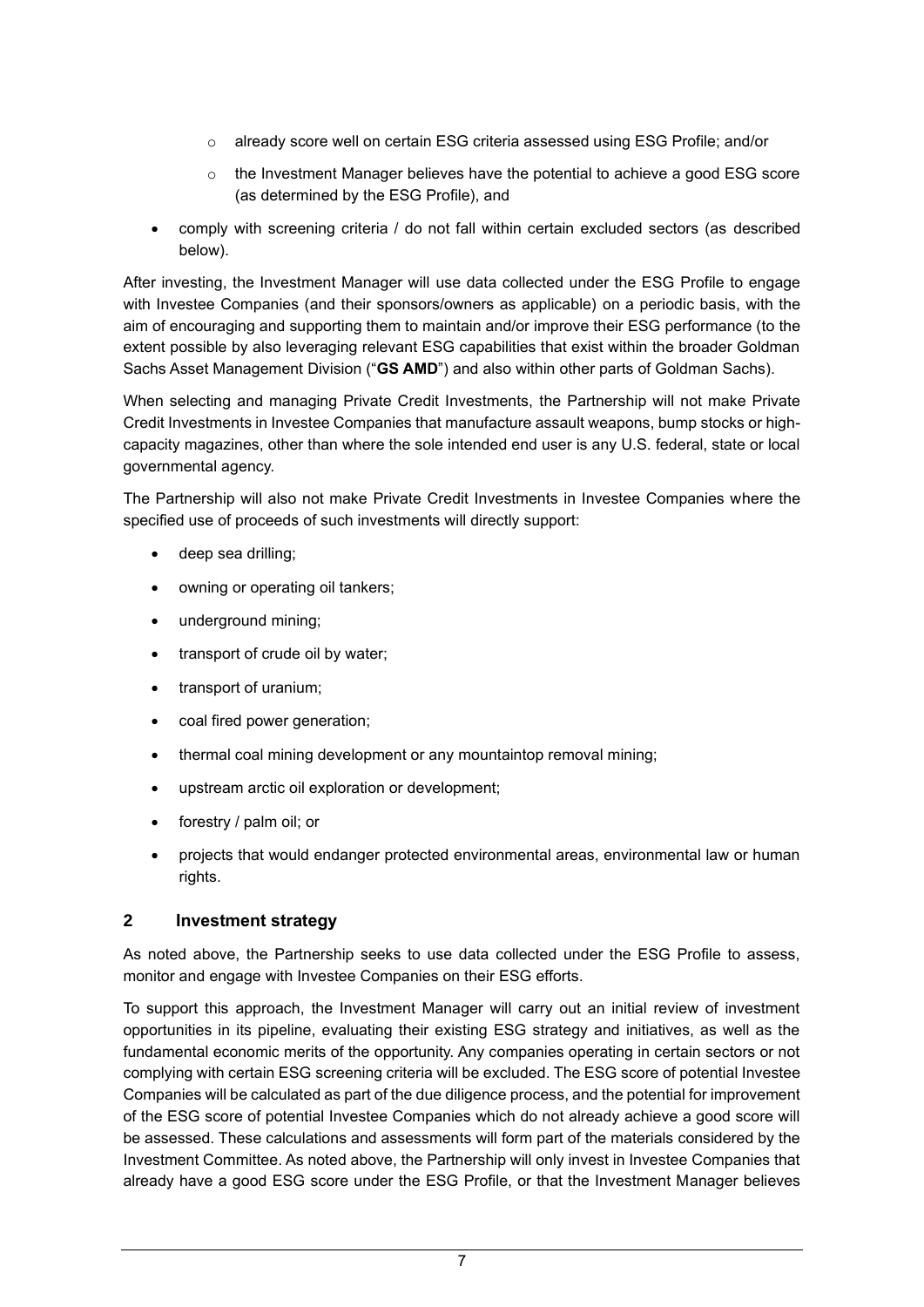have the potential to achieve a good ESG score. The Investment Manager will also use the data collected under the ESG Profile to engage with Investee Companies and their sponsors/owners (as applicable) on a periodic basis, with a view to encouraging them to maintain and/or improve their ESG performance, and will also seek to support their ESG strategy by leveraging ESG capabilities that exist within the broader GS AMD and also within other parts of Goldman Sachs.

The Investment Manager will also consider, where appropriate, the inclusion of ESG margin ratchets that would adjust the margin of the loan investment upwards or downwards by a certain, pre-agreed percentage-point amount depending on pre-agreed ESG targets of the Investee Company. The Investment Manager may align these ESG targets with the criteria in the ESG Profile, where applicable.

## **3 Monitoring of environmental or social characteristics**

After an investment decision is made, the Investment Manager will reassess the ESG score of the Investee Company on an annual basis (unless an Investee Company will, in the near future, repay the Private Credit Investments made in it, in which case the Investment Manager may exclude the Investee Company from further monitoring/assessment of the Investee Company's ESG score at the Investment Manager's discretion). The Investment Manager will do this by sending an ESG due diligence questionnaire ("**DDQ**") to the Investee Company annually and request updated information. The Investment Manager will also gather updated data from publicly available sources in this annual review. The results from the data gathering will go into the ESG Profile, and the Investment Manager will then calculate a revised ESG score for the Investee Company.

If the categories and/or criteria for the ESG Profile are changed after the Partnership made the Private Credit Investments in some Investee Companies, the Investment Manager will apply the additional criteria and revised ESG Profile to existing Investee Companies. In the first year following a change to the ESG Profile, the Investment Manager will also monitor the Investee Company's progress against the previous ESG Profile.

If the Investment Manager considers that the ESG score of an Investee Company is materially decreasing or likely to materially decrease it will consider appropriate remedial steps which may include (without limitation) engaging with the Investee Company (and sponsor/owner as appropriate) and enhanced monitoring.

### **4 Methodologies**

The Partnership will use the ESG Profile to calculate the ESG score of the Investee Companies. ESG Profile is a proprietary impact measurement tool which produces a score for each Investee Company deriving from a weighted average of the individual scores for particular criteria assigned by the Investment Manager based on its assessment of the profile of the Investee Company. The Investment Manager will look at the following baseline criteria when determining the ESG score:

| <b>Categories</b>               |  |                         | <b>Criteria</b>                             |
|---------------------------------|--|-------------------------|---------------------------------------------|
|                                 |  |                         | Industry of operation                       |
| <b>Environmental</b><br>Company |  | profile of the Investee | Asset concentration                         |
|                                 |  |                         | Environmental incidents and/or fines and/or |
|                                 |  |                         | penalties in the last 3 years               |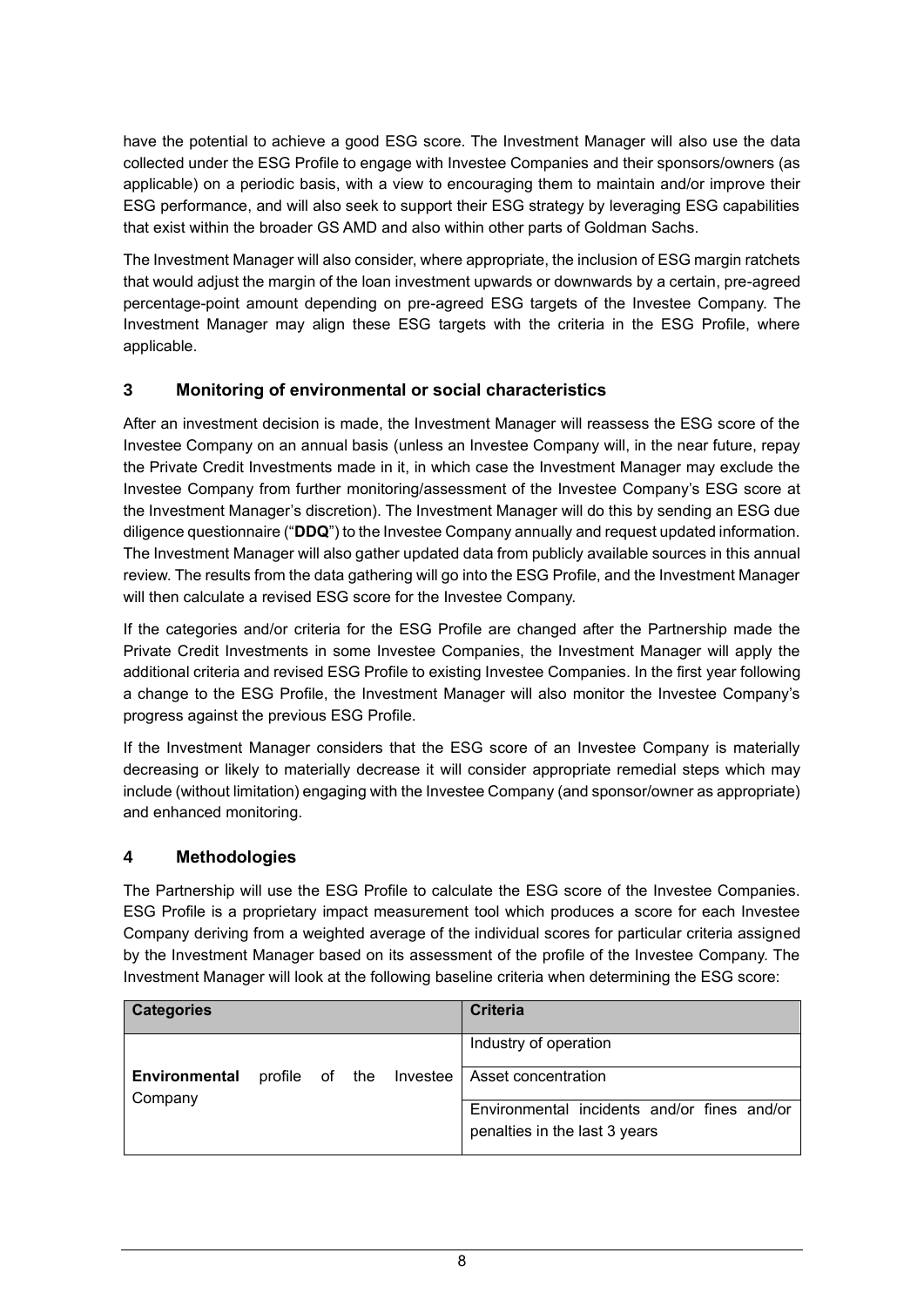| <b>Categories</b>                          | <b>Criteria</b>                                                                                                |
|--------------------------------------------|----------------------------------------------------------------------------------------------------------------|
|                                            | Greenhouse gas ("GHG") scope 1, 2 and 3<br>emissions trajectory                                                |
|                                            | Energy savings initiatives in place                                                                            |
|                                            | Specific targets disclosed for reduction of waste<br>from landfill or reliance on freshwater                   |
|                                            | Employee satisfaction                                                                                          |
|                                            | Share of diverse representation of total<br>employees                                                          |
|                                            | Gender pay-gap data gathered and reported                                                                      |
| Social profile of the Investee Company     | Policies or programs in place to support,<br>develop or maintain a diverse workforce                           |
|                                            | Injury statistics in the last 3 years                                                                          |
|                                            | Environment, Health and Safety ("EHS")<br>policies in place                                                    |
|                                            | Approach to tracking and consideration of ESG<br>matters as part of governance                                 |
|                                            | Data or cybersecurity incidents in the last 3<br>years                                                         |
|                                            | Share of diverse representation among C-Suite<br>and Board                                                     |
|                                            | ESG-related<br>standards,<br>guidance<br>and<br>sustainability<br>score currently followed<br>or<br>disclosed: |
|                                            | a) CDP                                                                                                         |
| Governance profile of the Investee Company | <b>DJSI</b><br>(Dow<br>Sustainability<br>b)<br>Jones<br>Indices)                                               |
|                                            | <b>GRI</b><br>Standards<br>(Global Reporting<br>c)<br>Initiative)                                              |
|                                            | IR Framework (International Integrated<br>d)<br>Reporting Council & SASB)                                      |
|                                            | <b>SASB</b><br>Standards<br>(Sustainability<br>e)<br>Accounting Standards Board)                               |
|                                            | <b>TCFD Recommendations (Task Force</b><br>f)<br>Climate-related<br>Financial<br>on<br>Disclosure)             |
|                                            | Other<br>g)                                                                                                    |
|                                            | Third-party certifications held:                                                                               |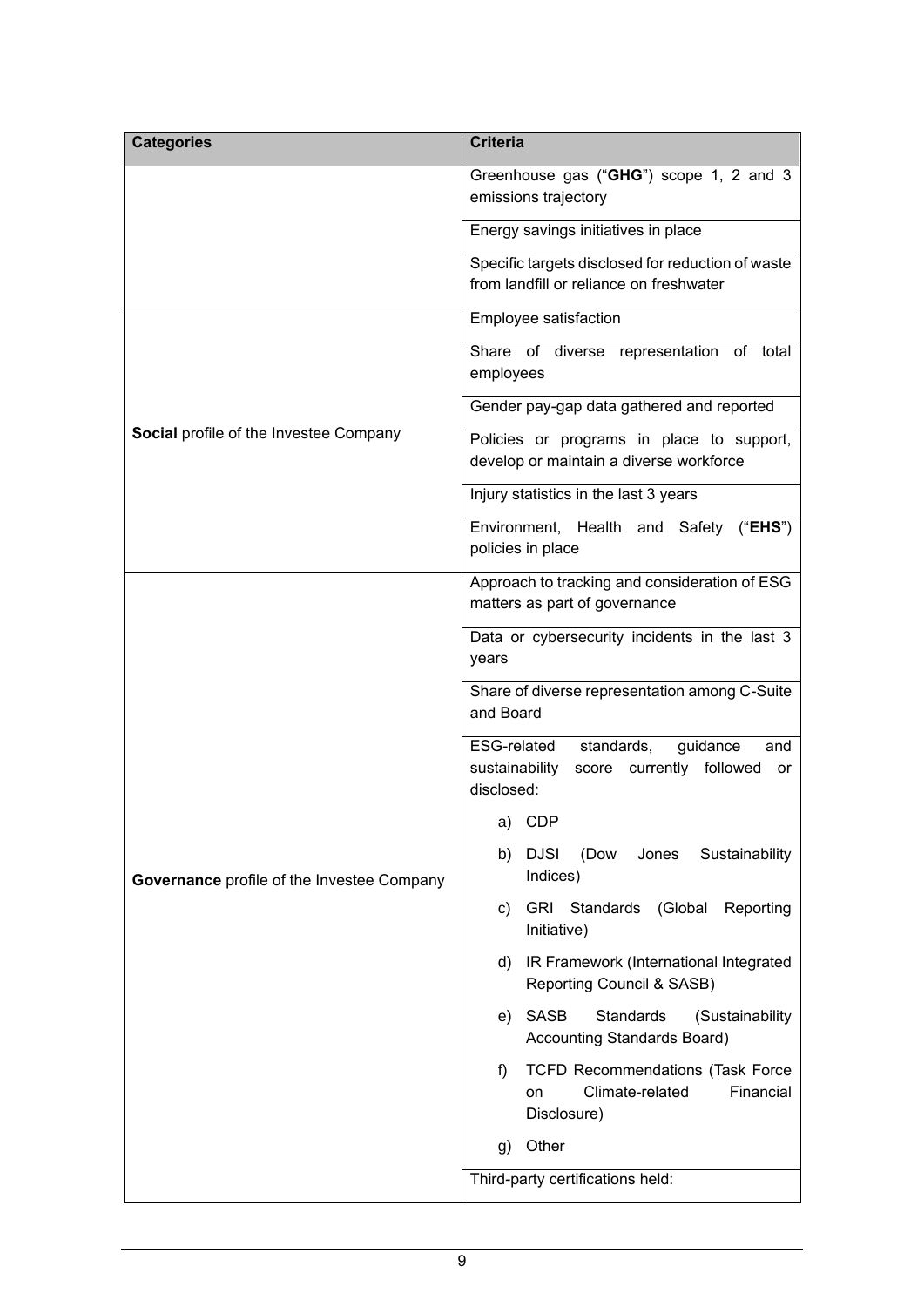| <b>Categories</b>                                                 | <b>Criteria</b>                                                                                                                                             |
|-------------------------------------------------------------------|-------------------------------------------------------------------------------------------------------------------------------------------------------------|
|                                                                   | <b>B Corp (Certified B Corporation)</b><br>a)                                                                                                               |
|                                                                   | <b>Carbon Neutral Certification</b><br>b)                                                                                                                   |
|                                                                   | <b>Energy Star Certification</b><br>C)                                                                                                                      |
|                                                                   | <b>Fair Trade Certified</b><br>d)                                                                                                                           |
|                                                                   | <b>ISO</b><br>ESG-related<br>(International<br>e)<br>Organization for Standardization)                                                                      |
|                                                                   | LEED (Leadership in Energy and<br>f)<br><b>Environmental Design)</b>                                                                                        |
|                                                                   | Industry-specific / Other<br>g)                                                                                                                             |
|                                                                   | Code of Ethics, anti-bribery/anti-corruption<br>policies in place, and anti-money laundering<br>policies in place, where required (AML<br>regulated sector) |
|                                                                   | Signatory to the United Nations Principles for<br>Responsible Investment ("UNPRI") or to the UN<br><b>Global Compact</b>                                    |
| The ESG profile of the sponsor/owner of the                       | Publication of a responsible/impact/ESG policy                                                                                                              |
| Investee Company                                                  | Whether the owner has a dedicated impact /<br>sustainability fund                                                                                           |
|                                                                   | Equity investment funded with the impact /<br>sustainability fund                                                                                           |
|                                                                   | Political stability                                                                                                                                         |
|                                                                   | <b>Government Effectiveness</b>                                                                                                                             |
| Governance profile of the jurisdiction of the<br>Investee Company | <b>Regulatory Quality</b>                                                                                                                                   |
|                                                                   | Rule of Law                                                                                                                                                 |
|                                                                   | Control of Anti-Bribery and Anti-Corruption                                                                                                                 |
|                                                                   | <b>ESG</b><br>ratchet<br>included<br>investment<br>in.<br>documentation                                                                                     |
| Post-investment initiatives                                       | Governance uplift programme post-investment                                                                                                                 |
|                                                                   | Investment Manager led engagement on ESG<br>provision of ESG<br>related matters and<br>information                                                          |

Over time, the Partnership may change the categories and/or criteria listed above.

To calculate the ESG score, the Investment Manager will gather data (see *Data sources and processing* below) about (potential or portfolio) Investee Companies from a number of different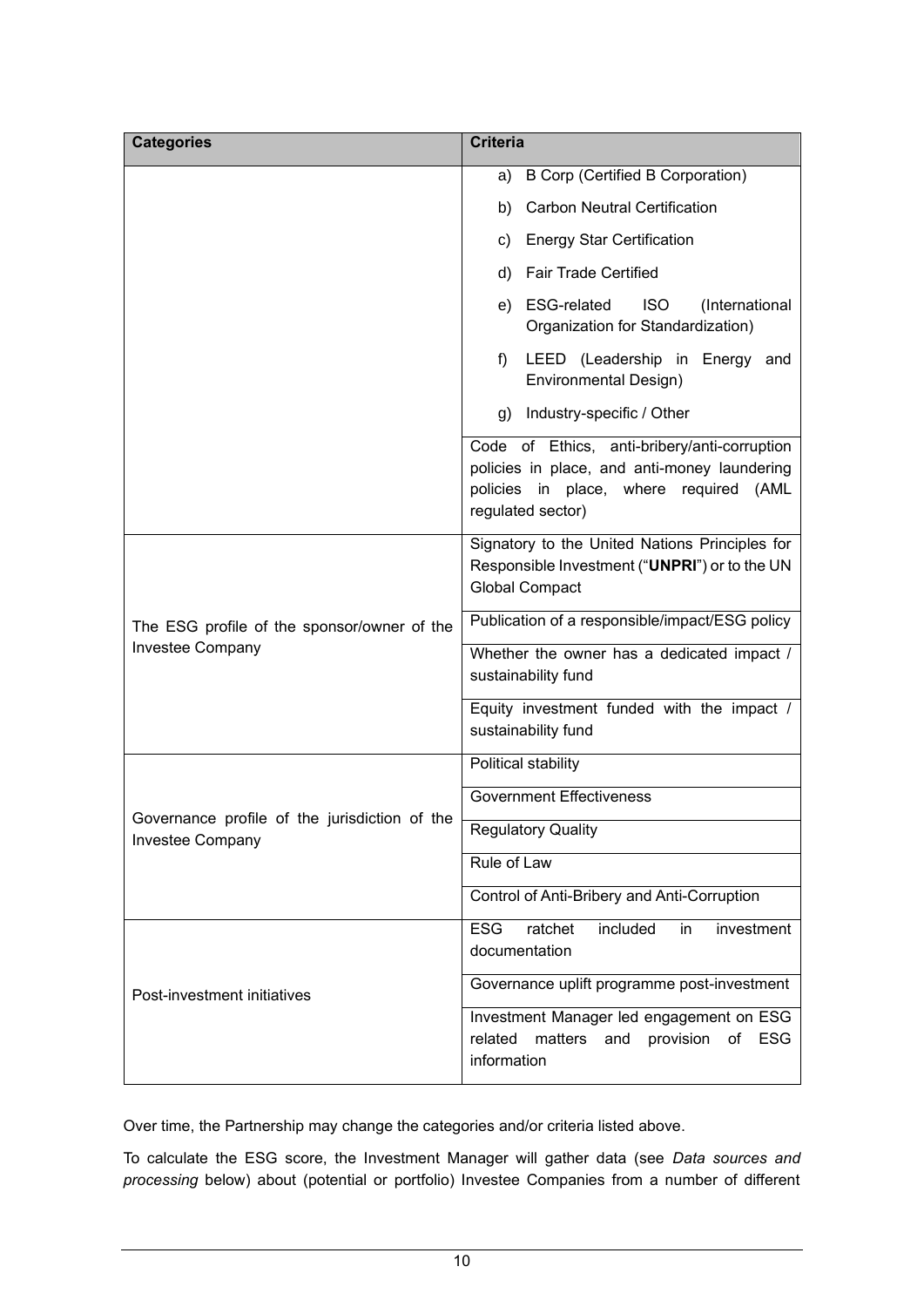sources, including through issuing an ESG questionnaire to the Investee Company and obtaining public data where available. The responses and data will be inputted into the ESG Profile, and the Investment Manager will assign a score of between 0 and 10 to most of the criteria (other than the post-investment initiatives) listed above, with 0 being the lowest score and 10 being the highest.

The Investment Manager will then add up the score for each criterion and produce a weighted average for that particular Investee Company. If the Investee Company has one or more of the postinvestment initiatives in place, 0.25 points will be added to the weighted average.

The Partnership will track and disclose the arithmetic average ESG score of the Investee Companies in the portfolio based on the baseline criteria (as set out above). Where the categories and/or criteria have been changed, the Partnership will disclose how the revised ESG score compares to the ESG score based on the previous ESG Profile. After the initial change, the Partnership will use the revised ESG Profile and show the ESG score based on this (although the Partnership may continue to also disclose the ESG score deriving from the baseline criteria for information purposes in addition to the ESG score based on the revised ESG Profile where the Investment Manager deems this appropriate).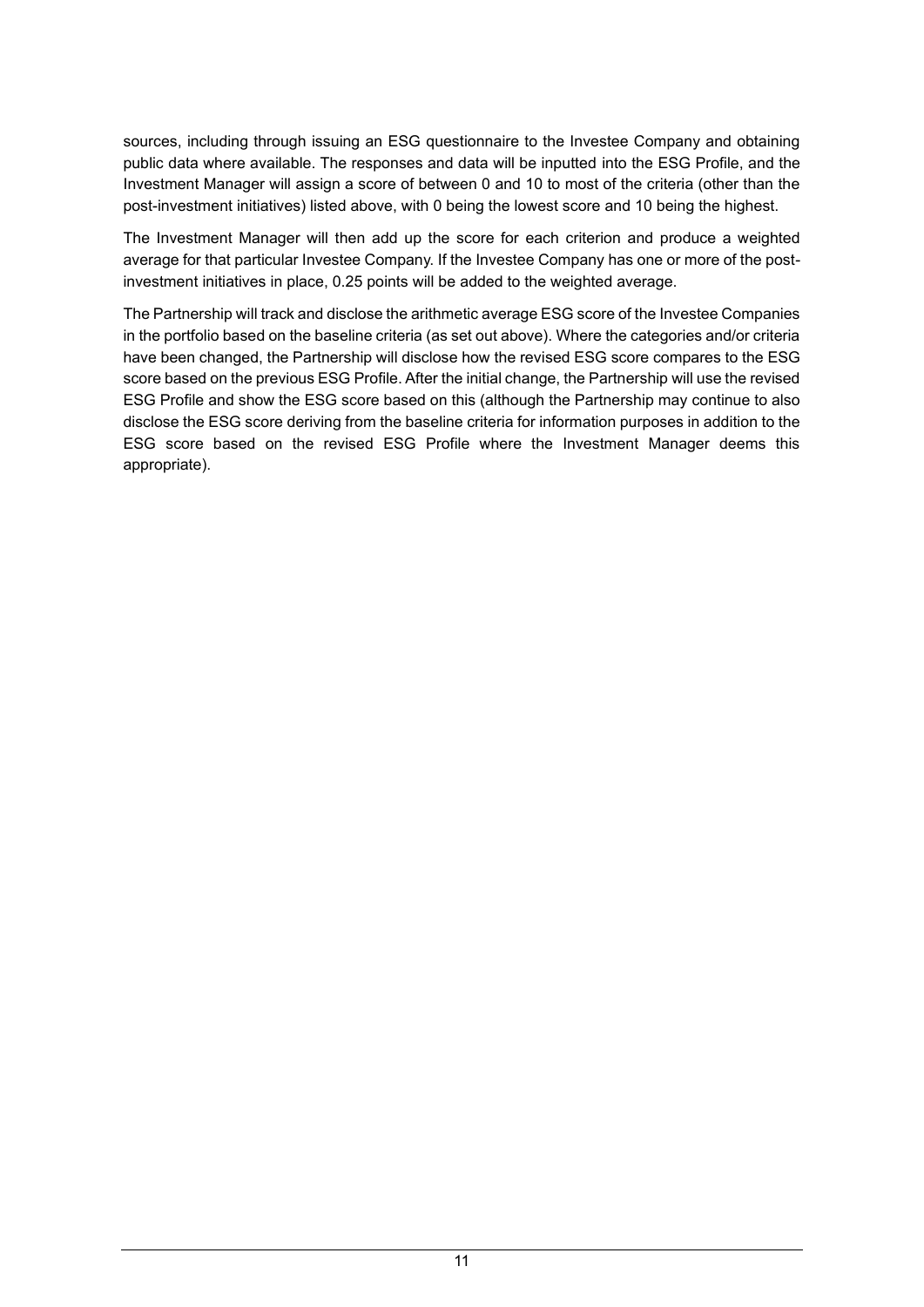# **West Street European Logistics Partners, SLP Article 10 Disclosure – EU Sustainable Finance Disclosure Regulation ("SFDR")**

## **1 Introduction**

This document provides information on the environmental characteristics promoted by West Street European Logistics Partners, SLP (the "**Partnership**") and the methodologies that are used to assess, measure and monitor these characteristics.

Vistra Fund Management S.A. is the AIFM of the Fund (and the Financial Market Participant responsible for the publication of this disclosure under SFDR) and Goldman Sachs & Co. LLC acts as the Investment Manager of the Fund.

Defined terms used in this disclosure (unless defined herein) are as set out in the offering documents of the Fund.

## **2 Environmental characteristics of the financial product**

The Partnership promotes environmental characteristics by investing in assets in accordance with its investment objective, where the underlying real estate owned or to be owned by the Partnership has met or will meet at least one of the following standards (the "**Relevant Standards**"):

- i) Leadership in Energy and Environmental Design by the US Green Building Council ("**LEED**") Gold or higher certification in accordance with the LEED® v4 for Building Design and Construction (a) Core and Shell or (b) New Construction, or
- ii) Building Research Establishment Environmental Assessment Method by the Building Research Establishment ("**BREEAM**") Very good or higher rating in accordance with (a) the BREEAM International New Construction 2016 Core and Shell or Fully Fitted or (b) the BREEAM Bespoke Process.

In order to meet these standards, the real estate assets must fulfil at least one of the following environmental criteria (the "**Relevant Criteria**"):

- Energy consumption: reducing overall energy consumption and levels of greenhouse gas emissions (as defined in BREEAM credit ENE01, or LEED EA Prerequisite Minimum Energy Performance).
- Water consumption: reducing indoor and/or outdoor water consumption (as defined in BREEAM credit WAT01, or LEED WE Prerequisite Outdoor Water Use Reduction, or LEED WE Prerequisite Indoor Water Use Reduction).
- Biodiversity: enhancing site ecology, protecting site biodiversity (as defined in BREEAM credit LE04 Enhancing site ecology or BREEAM LE05 Long term impact on biodiversity).

The Partnership may invest up to 10% of the Total Capital Commitments in assets that do not meet, and that the Investment Manager considers will not meet, the Relevant Standards.

For purposes of monitoring compliance with the above environmental characteristics, including the 10% category noted above, the asset allocation will be calculated as follows: for investments made (x) on or prior to the Final Admission Date, the amount funded by the Partnership for that asset based on expected Total Capital Commitments and (y) after the Final Admission Date, the amount funded by the Partnership for that asset based on the actual Total Capital Commitments. All of these restrictions will be measured at the time of each investment.